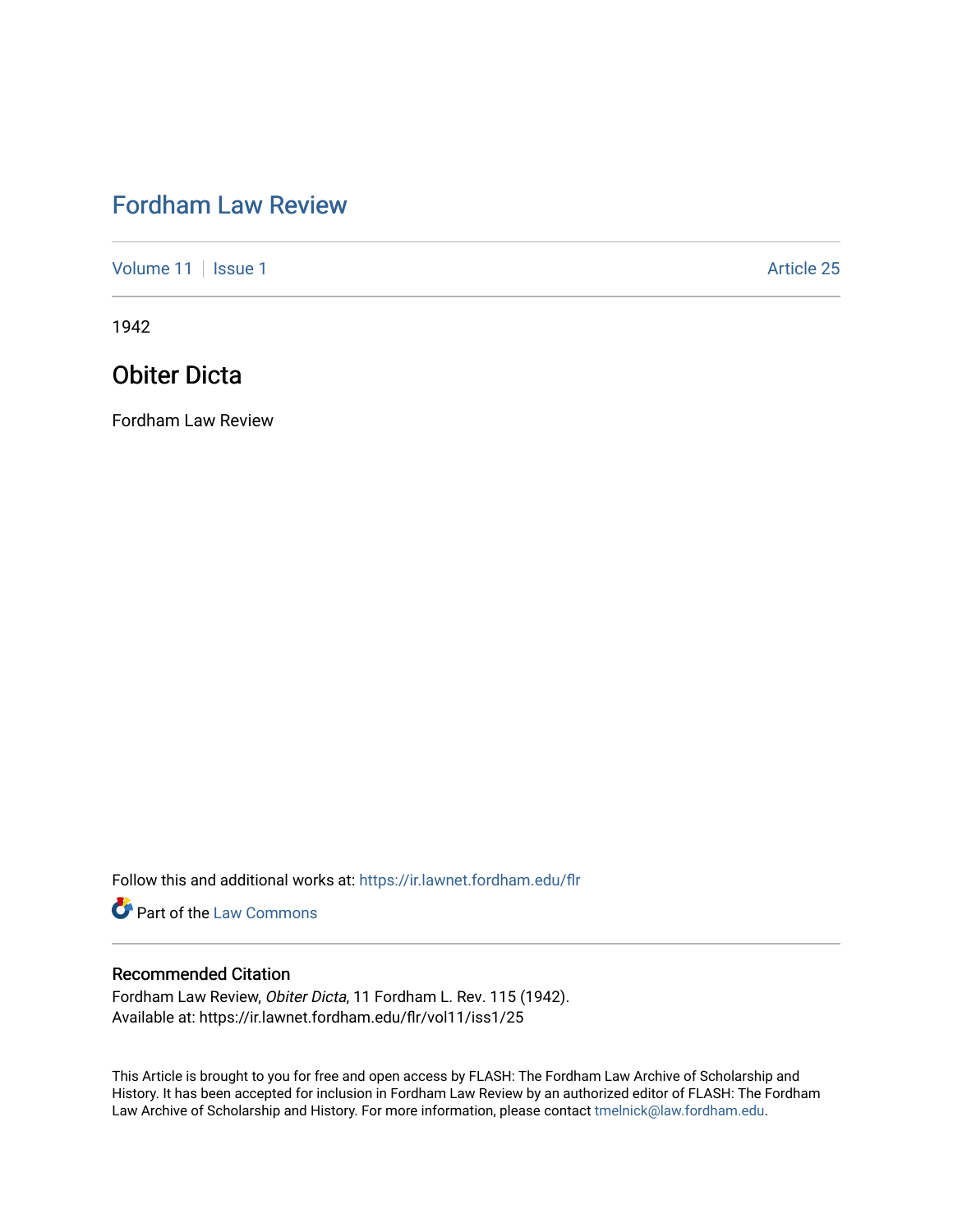"An *obiter dictum,* in the language of the law, is a gratuitous opinion, an individual impertinence, which, whether it be wise or foolish, right or wrong, bindeth none-not even the lips that utter it."\*

#### **LAW IN WARTIME**

Now that the dark clouds of war have descended upon the United States, the question arises: What about the status of Law? Are we obliged to accept the full

force of the ancient maxim: *Silent leges inter arma?* And *To Be or* again: Assuming the continuance of Law, is it not in order *Not to Be* to declare a moratorium on mirth and merriment? Perhaps to declare a moratorium on mirth and merriment? Perhaps *Obiter Dicta* with its "individual impertinences" should be

suspended "for the duration." These are pertinent questions, and timely. We cast our vote in favor of both Law and Laughter.

First, a defense of *Obiter Dicta,* a plea for jovial jurisprudence even in wartime. One distinctly American trait, which enables our citizenry to surmount catastrophe

and to endure hardship, is a vibrant, ever-present sense of *It is* humor-a characteristic not wholly absent from the law. CAR*to Laugh* DOZO, LAW AND LITERATURE (1931) 26-30. This risible product is seemingly not "made in Japan" either in the original

or imitative pattern. Have you seen the pictures of the "peace emissaries", Kurusu and Nomura, essaying a toothsome smile? It may well be that the Axis formula calls for a complete ouster of fun and frolic. To indulge in a slightly mixed metaphor, it seems that the goose-step and the gloomy countenance go hand in hand. Not, so in free America! Today, more than in normal times, we need *Obiter Dicta.*

But more important is the query: May law and order be preserved in time of war? The maxim, *Silent leges inter arma,* is a classic generalization, but nothing more. True, a united people must make great sacrifices to preserve

*Silent Leges* their rights and privileges. Free speech is curtailed. "When *Inter Arma* a nation is at war many things that might be said in times of a nation is at war many things that might be said in times of peace are such a hindrance that their utterance will not

be endured so long as men fight and that no court could regard them as protected by any constitutional right." *Schenck v. United States,* 249 U. S. 47, 52 (1919). But it is well to recall that even in the early days of the war, the United States paused to celebrate the One Hundred and Fiftieth Anniversary of the immortal Bill of Rights.

Law and Laughter-both are not only necessary, but helpful, allies of the American cause. They are factors which may count heavily in the victory march of a nation

which guarantees that no person shall "be deprived of life, *Caveat* liberty, or property, without due process of law" **(U. S.** *Axis* Const. Amend. V and XIV.); a land which translated a victory slogan out of the treacherous assault at Pearl Harbor

and paid tribute to her honored dead and her living heroes who were attacked without warning, without declaration of war, and in defiance of international law. Yet

 $\langle$ 

**<sup>\*</sup>BIRRELL, OBrrER DICTA (1885)** title page.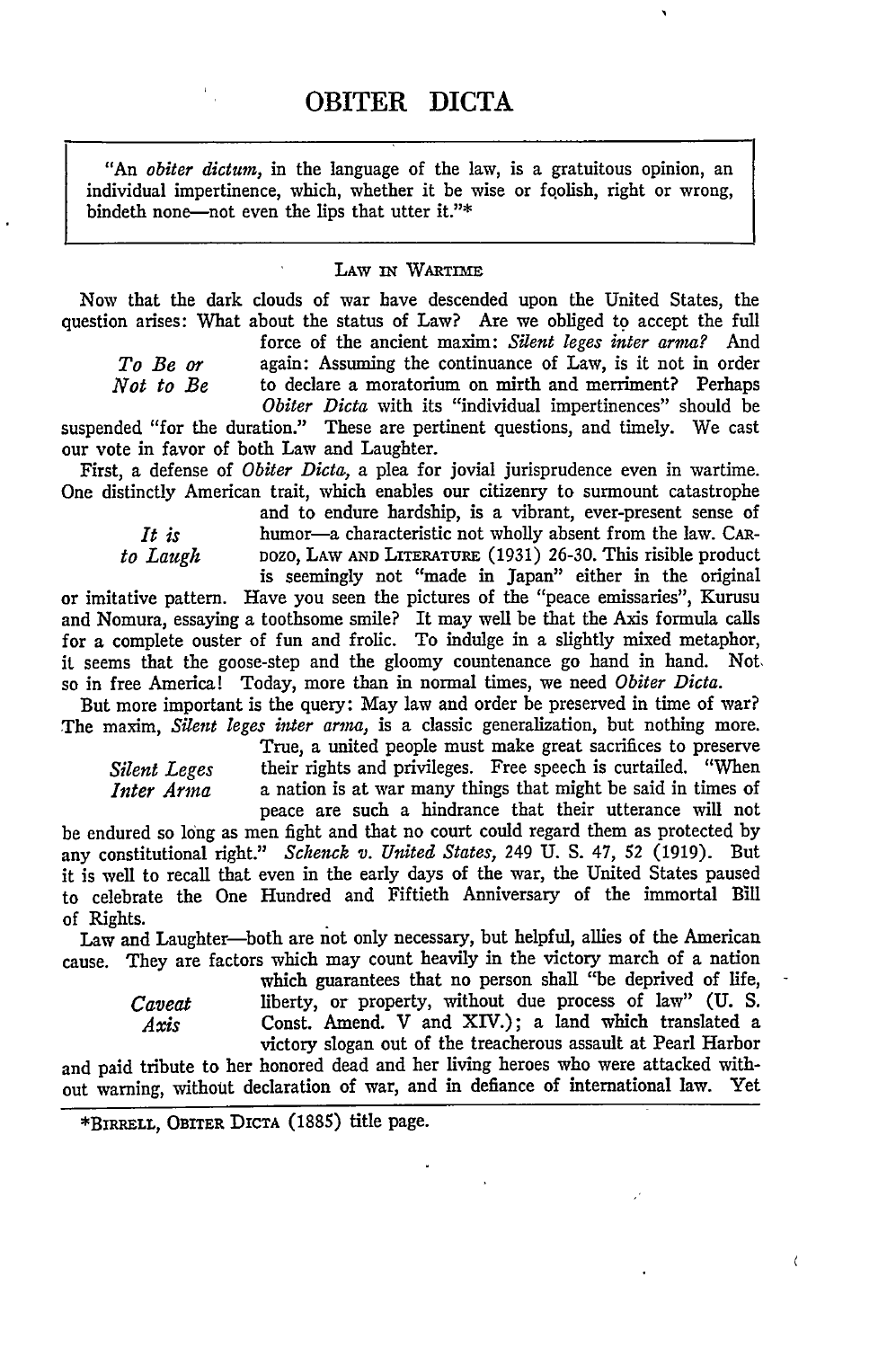humor gleamed forth in the remark of Major Larson, Coach of the Navy Football Team, who paused on his way to his battle station to remark in substance: "That Nipponese Team from the Land of the Setting *(sic)* Sun was *off side* on that first play!" It is up to us to see that the Japs get onside once more. Caveat, Axis! W. B. K.

#### WORDS **AND** PHRASES

*In the regal, legal language of the law, Who is bold enough to try and pick a flaw? Would my pen might ever rest, ere it base a lowly jest On the solemn, ancient verbiage of law.*

The time has come, the walrus said, to speak of many things-especially of savings and waste, and wasting savings and saving waste. The country finds it imperative, not only to produce goods for present necessities,

*Surpluses and* but to provide surpluses for tomorrow's uncertainties. In *Surplusage* this all-out effort, housewives are exhorted to save food. Manufacturers are saving time. Money is invested in bonds

and stamps, which formerly was squandered on beer and ice-cream sodas. Government officers have put through orders requiring wire clips and pins and metal banded pencils to be discontinued and inter-office envelopes to be used again and again, in order to save paper and pin-money. (New York Sun, Nov. 27, 1941.)

In looking around for some way to join the conservation movement, one wonders that the lawyers have not offered to do their bit, by making a sustained effort to save words. The legal profession seems to be in a position to effect the greatest quantity of saving in this regard. Yet piling of adjective on adjective and phrase on phrase goes on just as if the national situation was prosperous and not extreme.

Word-waste can be eliminated without sacrifice of efficiency in many cases. For example-"sick, sore, lame and disabled" is a usual allegation in pleading. 3 NICHOLS-

CAHiLL, ANNO. N. Y. Civ. PRAC. **ACT** (1938) Form 1008 p. **Let's Cut** 359. By the time the complaint is drawn, the plaintiff knows whether he is sick and disabled or lame and sore-or just sore. whether he is sick and disabled or lame and sore-or just sore. Why not choose the word which fits his predicament and let it

go at that? In court orders, we find it "ordered, adjudged and decreed", when it appears that the judgment rendered, would be just as binding if "adjudged", alone were used. *Halbert v. Alford,* **81** Tex. **110, 16 S.** W. 814, **815** (1891). A witness must promise to tell "the truth, the whole truth and nothing but the truth". If he tells the whole truth, who can ask for more? A referee swears to "faithfully and fairly" determine and make a "just and true" report. An obligor is "held and firmly bound"-and his obligation remains in "full force and virtue". His bond provides that he shall "well and truly" pay . . . the "just and full" sum. Why not try to cut down legal verbalism?

The *habendum* clause, in a bargain and sale deed, is "to have and to hold the above granted, bargained and described premises"; and in a quit-claim one "remises, releases and forever quit-claims." A deponent "deposes and says". In releases, it **is** *"lawful* money of the United States" that is paid. Since when has there been any *unlawful* money of the said United States? The Real Property Law arbitrarily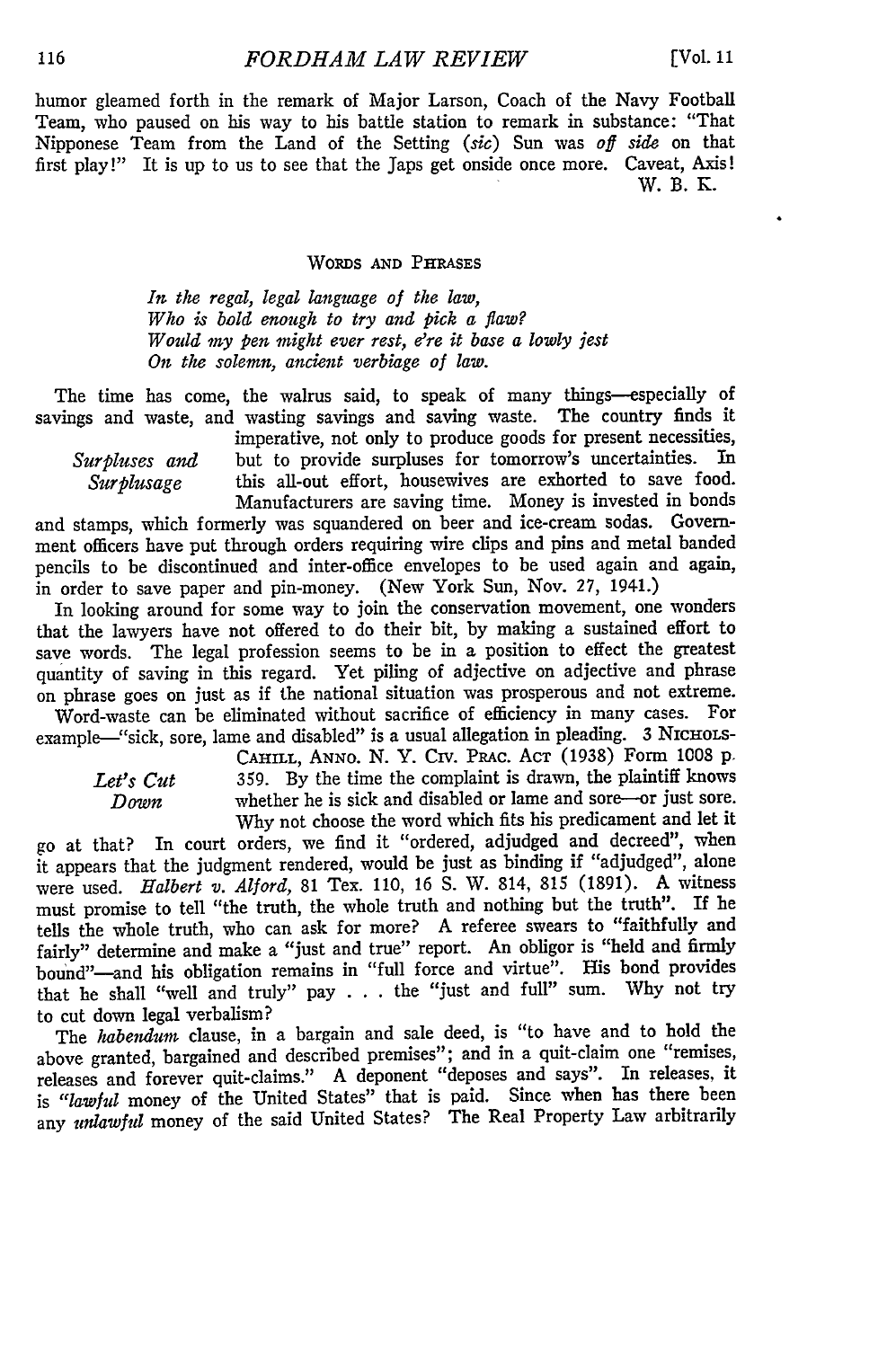and by force of statute alone introduced a change whereby thirteen words were construed to mean, what in the old full-convenant deed required one hundred and fifty-two. **[N.** Y. REAL PROP. LAW § 253 (4).] To follow old forms, cluttered up with verbiage, is like wearing powdered wigs and hoop-skirts in the subways, because our great-grandparents were fond of them.

There are, however, certain words and phrases, used habitually in series by lawyers, which at first glance seem repetitious, but are in reality connotative of separate

 $\ddot{\phantom{0}}$ 

ideas. "Incompetent, irrelevant and immaterial" evidence, *The Apt* **for example, is such a series.** "Incompetent" evidence refers *Word* to inadmissible evidence, whether logically probative of issues to inadmissible evidence, whether logically probative of issues or not. *Farmers' Mill & Elevator Co. v. Hodges,* 248 **S.** W.

72, 76 (Tex. Civ. App. 1923). "Irrelevant" evidence is that which has no logical bearing on the issues in dispute. *Jeffras v. McKillop & Sprague Co.,* 2 Hun. 351, 353 (N. Y. 1874). "Immaterial" matter is matter of unimportance. *Pharr v. Bachelor,* 3 Ala. 237, 245 (1841). "Flotsam and Jetsam" of admiralty origin is another legal couplet indicating ideas as distinct as "ham and eggs". Judge Brown, in *Murphy v. Dunham*, 38 Fed. 503, 509 (D. C. Mich. 1889) distinguishes them as follows: "It (the coal) was not flotsam, because it did not float upon the water. It was not jetsam, because it never had been cast into the sea to save the ship; nor was it ligan, because the very definition of the word from the Latin *ligo,* to bind, indicates that it must be buoyed; but it was simply property lying at the bottom of the sea, which awaits its owner." See also 1 BL. Comm. 290-295 (13 ed. 1800); *Baker v. Hoag,* 7 N. *Y.* 555 (1853).

The profession, then, must exercise caution, and volunteer not a total but a partial defense of words. Formalism is often imperative. In wills construed after death, and in deeds conveying an exact estate by metes and bounds, certitude must be accomplished above all. In construing such instruments, or in searching down a difficult chain of title, what a comforting assurance the time-worn phrases give, where the meaning of old words has, through constant use, become fixed beyond the shadow of a doubt. **A** short cut of words may cut short the rights of the parties. Better be wordy than worried in some cases. Let the law continue, as always, to hold the scales of justice with a steady hand, and for this purpose a balanced ration of language is preferable. So

> *Have pity on the minions of the law, Who uphold tle right and wilful wrongs abhor, Let the language, by dissection, paint a glorious cross-section Of the rightness, erudite-ness of the law.*

#### ON **HIGH SPIRITS**

Satire and caricature have found an apt subject in the dimensions of a sleuth's nose and its acuity in detecting felony. The public has been made familiar with

 $\lambda$ 

the personalities of Ferret, Snoop and Hawkshaw, the detec-The Knowing tives, whose inquisitive noses delved deeply into the blackest *Nose* deeds in the annals of crime. However, there has been precious little real appreciation of the importance of scientific

smelling in law enforcement. Few realize it, but the olfactory organ plays a leading role in detecting misdeeds, especially those involving intoxicants. This is because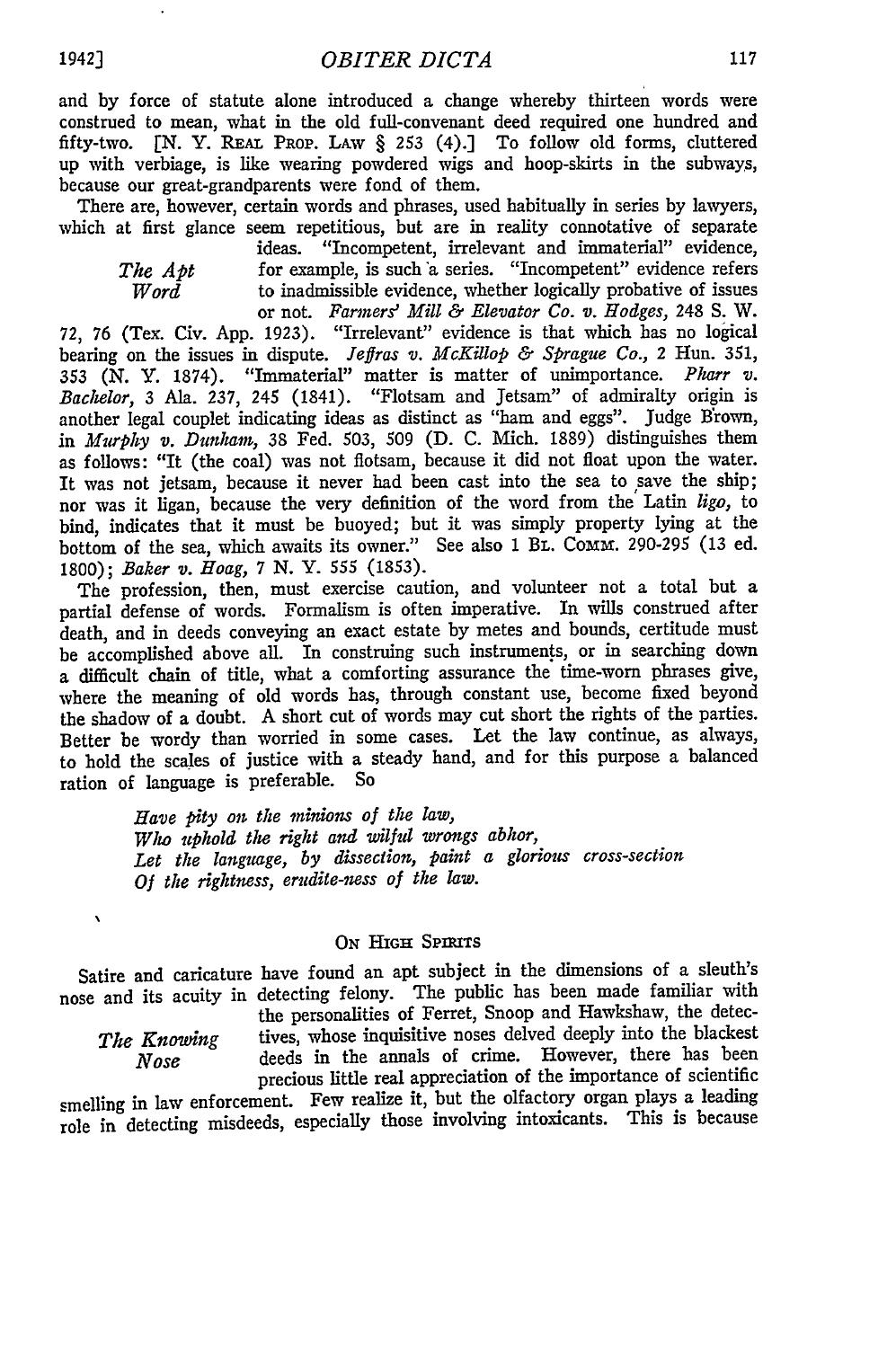of a peculiar and distinctive fragrance that emanates from alcoholic liquids-an allegation made solely "on information and belief". A recent federal decision judicially recognized the prominence of the proboscis in police work, holding that "in a proper setting a sense of smell may constitute probable cause for believing a particular crime is being committed," and that, "the odor of whiskey mash emanating from a dwelling house, detected by experienced revenue officers, was in itself probable cause for a reasonable belief that the statutes were being violated." *United States v. Seiler et al.,* 40 F. Supp. 895, 896 **(D. C. Md.** 1941).

The sense of smell and the evidence derived from its exercise have been judicially noticed **by** the courts and their probative value recognized. It has been held no error

to permit a witness to testify that he smelled and tasted a *A* beverage and that it was alcohol. The court said: "It is *Specialty?* a matter commonly known as a physical fact that by the *Specialty?* a matter commonly known as a physical fact that **by** the use of the senses of smell and taste one can acquire the

knowledge that the limpid, mobile, colorless liquid with a hot and pungent taste and a slight, though distinctive, spirituous scent, is the liquid known as alcohol." *Feagin v. Andolusia,* 12 Ala. App. 611, 67 So. 630 (1915). While no court has gone so far as to require that the nasal antenna be of Cyrano de Bergerac proportions when used in crime detection, nevertheless, Alabama circumspectly requires a witness, who would testify as to the character of an odor, to qualify as a "smeller". *Anderson v. State,* 20 Ala. App. 505, 103 So. 305 (1925). In New York, it seems that thirty years of smelling and sampling whiskey qualifies one as an expert. *People v. Marx,* 128 App. Div. 828, 112 N. Y. Supp. 1011 (2d Dep't 1908).

In the roaring twenties, John Barleycorn with his long bulbous nose and lugubrious countenance contributed much to the repositories of the law. Under the National

Prohibition Act, **41 STAT. 305,** 27 **U. S. C.** A. § 1 *et seq. Arresting* (1919) happily repealed, the mere odor of whiskey mash Odors was not sufficient probable cause for search in the view of was not sufficient probable cause for search in the view of some courts. *Staker v. United States, 5* F. (2d) 312 **(C.**

**C. A.** 6th 1925). Some authorities were impatient with officers who raided establishments on such evidence saying: "The use of so-called smell warrants should no longer be countenanced." *United States v. A Certain Distillery,* **24 F. (2d) 557 (D.** C. La. 1928). Under the present state of the law, the mere smell of whiskey is not sufficient to constitute probable cause for issuing a warrant for the commission of the crime of possessing "untaxpaid liquor" *[United States v. Lerner,* 35 F. Supp. **271 (D. C.** Md. 1940)] but it was held that the smell of *whiskey mash* is sufficient to constitute probable cause for the issuance of a search warrant for the unlawful manufacture of whiskey, *United States v. Seiler, supra.. Cf.* 53 **STAT. 319,** 26 **U. S. C. A.** § 2834 (1939).

In criminal law, there is a considerable conflict of authority as to the propriety of permitting the members of the jury to taste or smell liquor as an aid in determining

its intoxicating character. Some jurisdictions frown upon *Jury Duty* the practice of permitting the panel to sample liquor, holding *Made Pleasant* that, in effect, it constitutes new evidence received after that, in effect, it constitutes new evidence received after retirement. *Tro v. State,* 104 Tex. Cr. R. 193, 283 S. **W.**

511 (1926). In *State v. Burcham,* 109 Wash. 625, 187 P. 352 (1920), twentyfour bottles alleged to contain whiskey were introduced in evidence and taken to the jury room to smell and sip while deliberating. The jury, twelve good men and true, promptly opened five of the bottles. This, however, the court held, did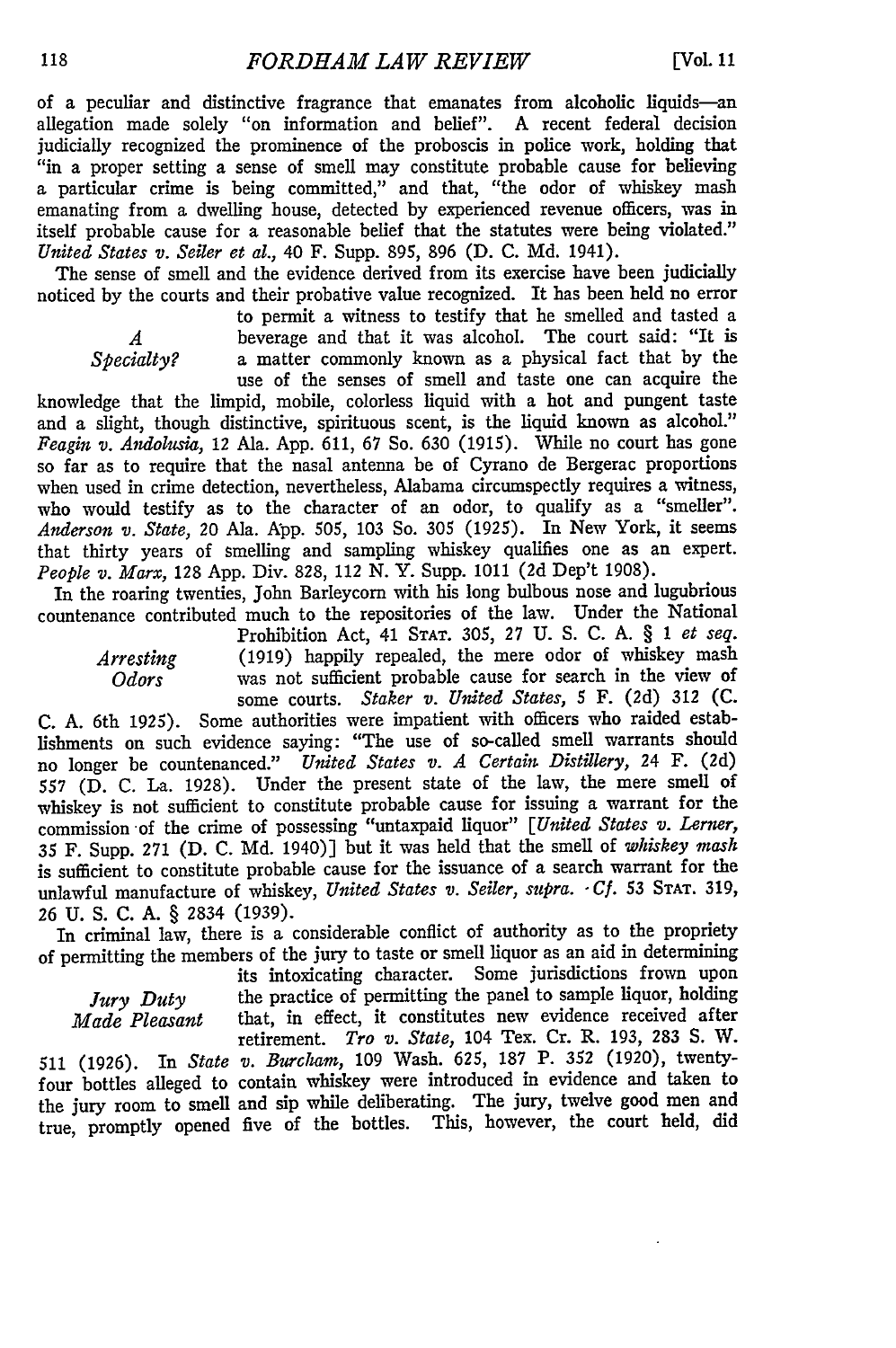not prejudice the defendant's case, since there was no affirmative showing that any of the jurors had become drunk. Not all mortals, however, possess such powers of restraint. Over two centuries ago in a great trial in England to determine whether or not brandy was excisable, counsel was heard to make the plaintiff cry: "My lord, we are at a full stop and can go no further. Mr. Saunders has drunk up all our evidence." 4 WIGMORE, EVIDENCE (3rd ed. 1940) 263.

#### PANDORA IN **REVERSE**

Legend has it that the ills of mankind were unleashed from a box by the curiosity of Pandora. Since then man has found it necessary to conduct an unre-

lenting war on disease. Magic was an early resort; the *The Greeks Had* word of the ancient Greek, "Pharmakon", combined the *a Word for It* elements of both medicine and magic. Out of the Greek root came the anglicized term, pharmacopoeia, which now

symbolizes the preparation of all medicines. But alas, the aftermath of magic still lingers on to beguile the gullible and unwary. Although today, most of us are satisfied to rely on reputable medical science to relieve us of our aches and pains, there are still some skeptics and simpletons among us who favor the quack and charlatan. Lawyers have often seen evidence of this in the current cases.

In *Crum v. State Board of Medical Registration and Examination,* 37 **N. E.** (2d) 65 (Ind. Sup. Ct. 1941) the court upheld the action of the State Board in revoking

the appellant's license to practice chiropractic, naturopathy *Slot Machine* and electric-therapy on the ground of "gross immorality". *Pharmacopoeia* The means employed by the appellant had no rational relation to the alleviation of human ills. A box-like affair, called

an "etherator", was equipped with dial and knob, neither of which had any connection with the contents of the box. Ostensibly this box was to serve as the means of reincarcerating the ills that escaped Pandora, for with its help the appellant claimed to be able to cure cancer, blindness, arthritis, stomach ailments, heart trouble and varicose veins. Whether curly hair could be implanted upon the feverish brow of the patient, deponent saith not. More remarkable was the claim that he could lengthen or shorten a patient's legs or cause amputated fingers to grow back into place. The modesty of the "doctor's" prognosis was only exceeded by the simplicity of his cure. His usual treatment was started by having the patient moisten a slip of paper with saliva and deposit it through a slit on top of the "etherator". After this was done, the appellant rubbed the knob with his thumb and just talked to the machine!

Another bizarre method was disclosed in *Commonwealth v. Johnson,* 312 Pa. 140, 167 Atl. 344 (1933) where the defendant claimed to heal by remote control with

the aid of an electrical instrument, which was not connected *What?* bo any source of power. The modern medicine-man would *No Mirrors?* rub the knob of his gadget with a piece of paper containing the patient's name. This "nominal" process would so stimu-

 $\overline{\phantom{a}}$ 

late the defendant's "mind" that he could make a diagnosis, even though he had never seen the patient and knew nothing of his symptoms. Another enterprising physician would have the patient stretch out on a table and place on his abdomen a piece of paper moistened by his saliva. The proper medicine was selected by a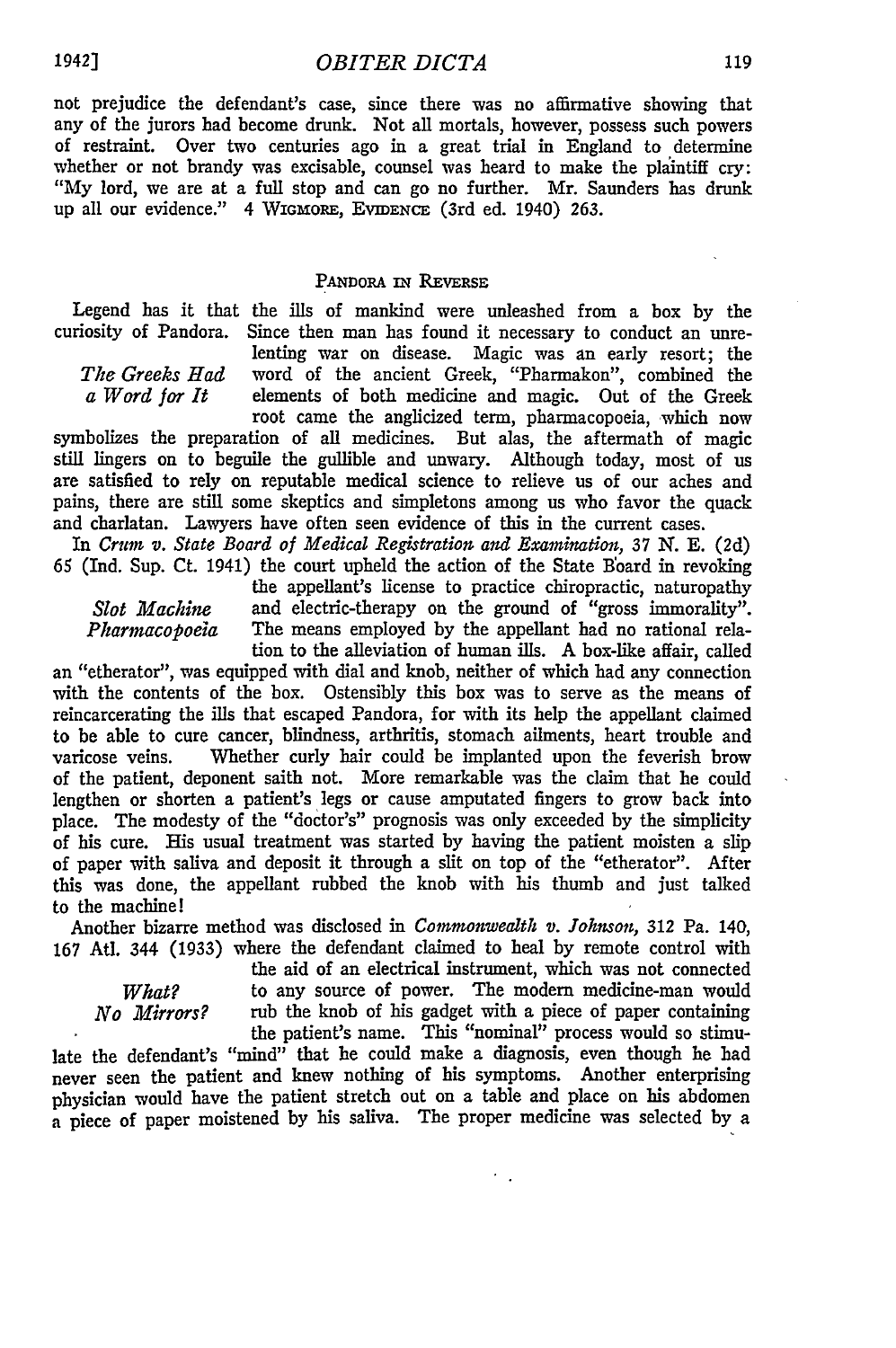process of elimination. Various bottles of medicine would be placed successively in the patient's hand, until one was found which would cause some mysterious line on the patient's abdomen to be depressed. *Minnesota State Board of Medical Examiners v. Schmidt,* 207 Minn. 526, 292 N. W. 255 (1940). Again, a nervous disorder has been treated by a short exhorfation, after which a collar with gold tassels was put about the patient's neck. Then the patient was given (not inappropriately) a few nuts to hold in his pocket and told to get two shirts of the very best silk, presumably as part of the cure. *Palotta v. State,* 184 Wisc. 290, 199 **N.** W. 72 (1924).

Not all experts confine themselves to ailments of the flesh. The appellant's practice, in the *Crum* case *supra,* was not limited to treating physical ills. He also administered

"financial treatments" whereby he could cause money to be *Pocketbook* put into the hands of his patients. *Clarke v. People, 53 Fever* Colo. 214, **125** Pac. **113** (1912) is another case involving money. There a seer and clairvoyant undertook to treat

a trusting soul, who feared the loss of her money. Apparently the formula was successful because the patient was painlessly relieved both of her fears and of her money.

Of course, courts deal summarily with all persons pretending to be skilled in the treatment of human ills, even though they are quite properly reluctant to meddle in human beliefs and superstitions. The problem of regulating self-styled "healers" has long been with us. Comment  $(1937)$  6 FORDHAM L. REV. 438. "Those seeking medical attention have no means of estimating the skill and ability of the physician, and must depend upon the State to permit only those qualified to engage in that profession." *People ex rel. Bennett v. Laman,* 277 **N.** Y. 368, 375, 14 **N.** E. (2d) 439, 442 (1938). *Dent v. West Virginia,* 129 U. S. 114 (1889). •

#### BE WIsE, LAWYER-IZE

While the ordinary prudent man is undoubtedly a paragon of wisdom, with his conduct rightly adopted as the standard, in Torts, Trusts, and other fields of juris- prudence, there have been occasions when his failure to

*Even Homer* obtain the assistance of an attorney, learned in the law, *Nods* has brought him frustration, grief and monetary loss. His difficulty usually arises from his misconception of the law

as a set of rules based on common sense. In no other branch of the law, have layman's errors seemed as numerous as in that which deals with testamentary disposition. Formalities are often important there, sometimes more important than common sense.

The ordinary layman feels that an indication of his intention to revoke his will should be sufficient to accomplish its revocation. However, in law his failure to

cancel the will physically, often frustrates his intent. In *Actions Matter of McGill's Will,* 229 N. Y. 405, 128 N. **E.** 194 *Speak* (1920) the testatrix's intent to revoke her will was clearly indicated by her written direction to her attorney to destroy

the will. His 'failure to do so defeated her purpose, because the court held, that the statute required the intent, though obvious, to be accompanied by a revocatory act. In *Matter of Evans,* 113 App. Div. 373, 98 N. Y. Supp. 1042 (1906) the